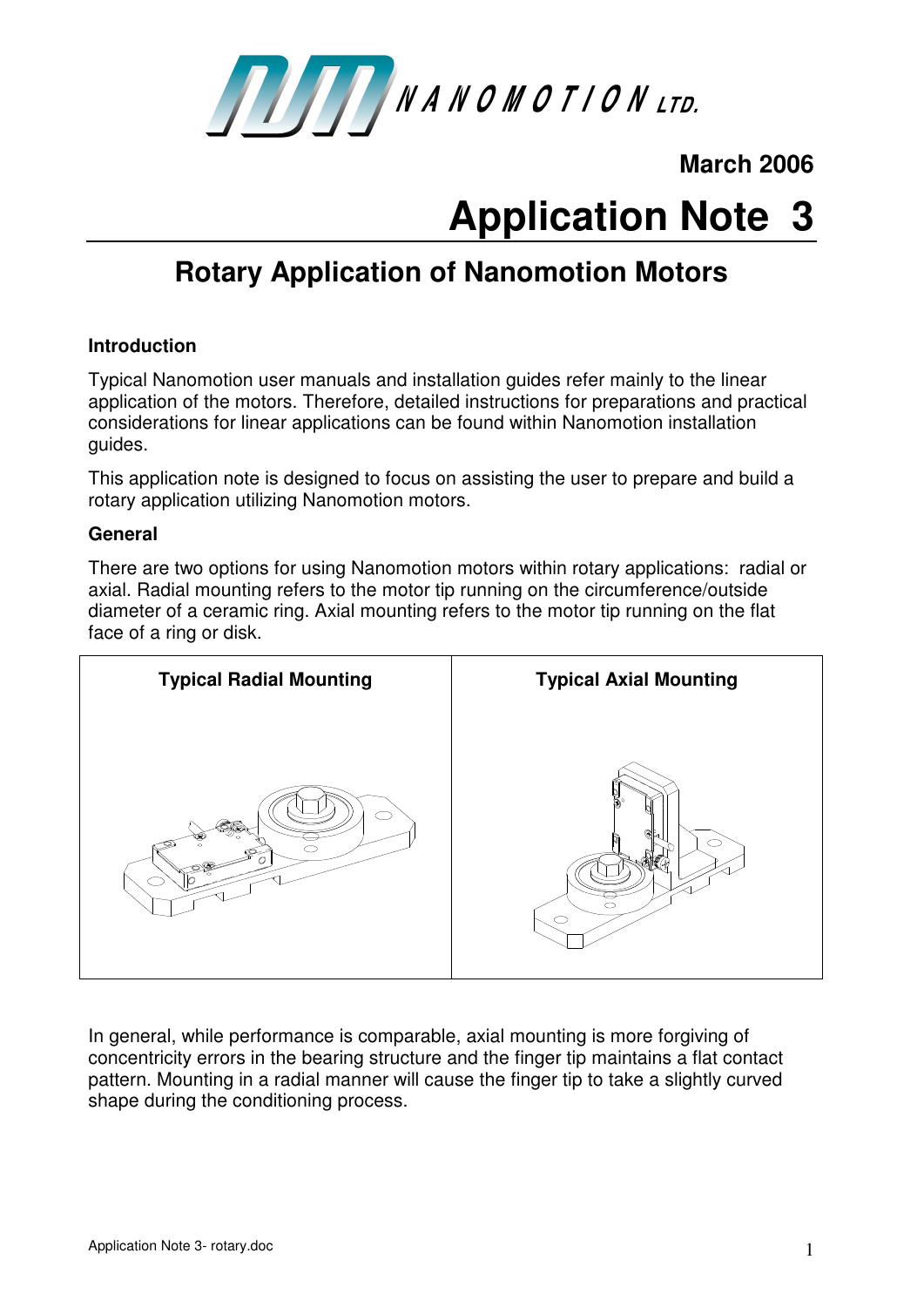

This document will refer to the considerations of each option and to the advantages inherent in each of them.

For optimal motor and system performance, it is recommended to use the ceramic drive rings and disks provided by Nanomotion. These drive rings and disks have been specifically designed to work with Nanomotion motors for maximum system performance. The ceramic disks are designed for use in axial applications, and the ceramic rings may be provided for either radial or axial applications.

Nanomotion offers a wide variety of standard ceramic rings and disks, as defined in the product catalog. In addition to the standard rings and disks, custom sizes are available upon request.

## **Considerations in Mounting Nanomotion Motors Radially and Axially**

#### **Bearing Selection**

Bearing selection and mounting is critical to the level of intended performance and life. Nanomotion motors will exert a normal force into the ceramic plate that is 5 times greater than the driving force. Additionally, the acceleration force of the motor can reach 2 to 3 times the normal force. Based on this is important to select a bearing that has (or can be) preloaded.

In a preloaded condition, the bearing should yield a stiffness of 50N/µm. Acceptable bearing designs are:

- Precision crossed roller rotary bearings
- Duplex angular contact bearings (different contact angles will yield different stiffness values)
- Dual deep groove radial ball bearings

In the bearing selection process, attention should be paid to the stiffness in the direction of the motor's normal force as well as the load. If the motor force will overcome the preload or stiffness of the bearing, vibration will be introduced into the system

#### **Radial Application Considerations**

Radial applications refer to the radial mounting of a motor against the bearing and shaft. This type of mounting is applicable for single tip or dual tip motors, where there is only one column of ceramic tips. Four tips and eight tip motors have two columns of tips, and therefore are not suitable for radial mounting. Radial use of Nanomotion motors is recommended only for limited duty cycle systems and for a limited angle of rotation.

As is the case with all Nanomotion motors, multiple motors can be used. In so doing, the motors must be evenly spread along the circumference to reduce the dynamic load on the bearing and increase the balance.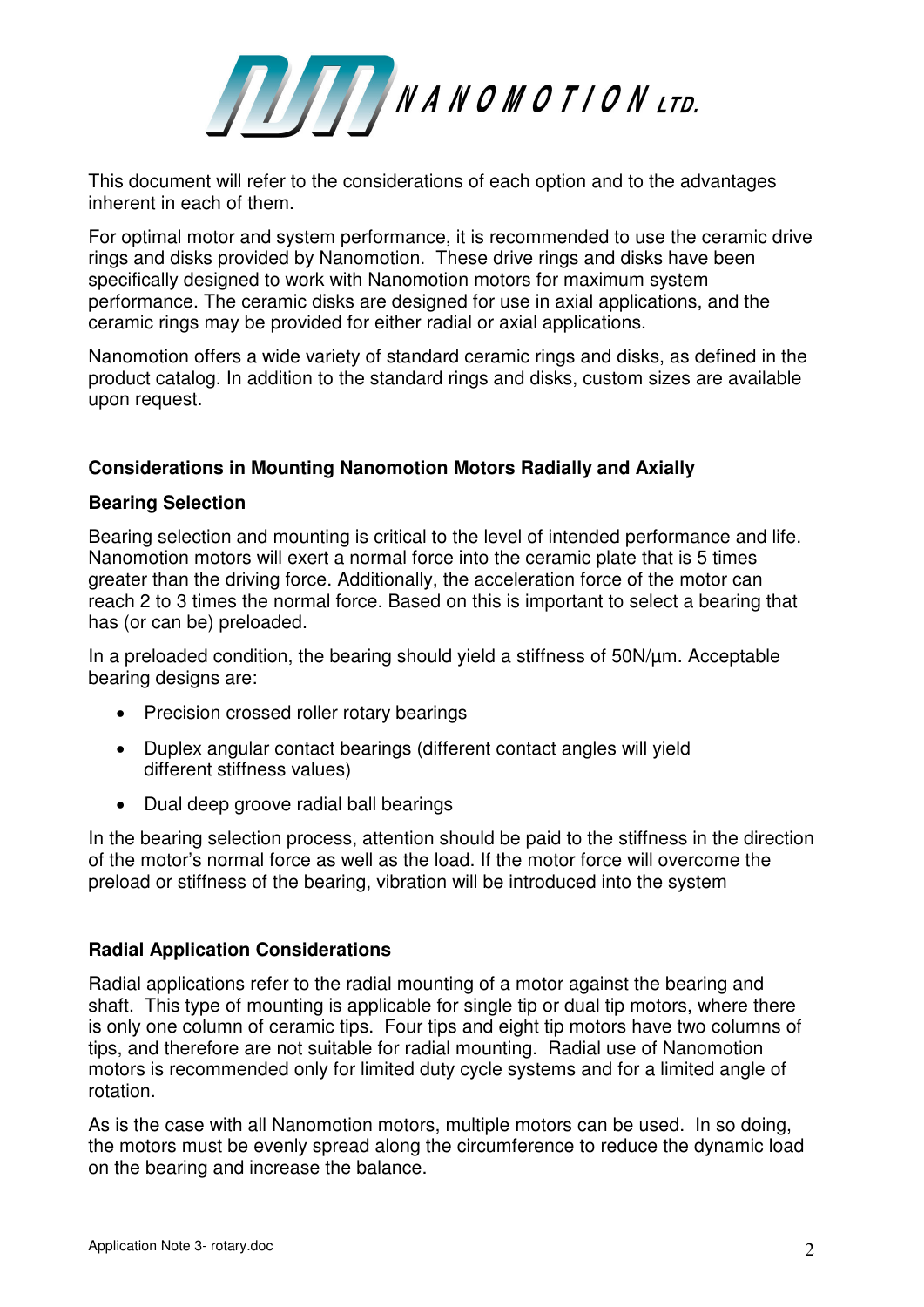

For this type of application, the main consideration is the concentricity of rotation and the concentric alignment to the bearing OD. Most of the rings are supplied with a concentricity of 20µ between the outer and inner diameters. After the bonding of the ring, the total run-out measured on the ring perimeter should be less than 40µ for optimal performance of the motor and for minimal wear of the ring.

Bonding of the ring to the shaft or bearing should be performed by applying a small amount of anaerobic adhesive, such as Loctite 638 or compatible to the inner diameter of the ring before sliding it on the shaft. It is also optional to use a smaller diameter shaft, in which case an interface plate should be mounted between the shaft and the ceramic disk.

Attention should be paid to the mounting of the motor so that the motor tip(s) are pointed radially to the rotary axis. The motor tip(s) are not positioned in the center of the motor, please refer to the motor interface layout for further information about dimensions.

In mounting the motor, consideration must be taken to insure a 1.8mm gap between the motor and the ring surface. This gap can be maintained by using the spacer supplied with the motor, and placing it close to the motor tip from each side.

The outer diameter of the shaft should be equal to the inner diameter of the ring. The shaft diameter tolerance should be h6. The recommended shaft material is Stainless **Steel** 

It is also recommended to place the motor in the same plane as the bearing. The ceramic ring should be backed against the shaft all along the travel sector.

# **Axial Application Considerations**

Axial applications refer to the axial mounting of the motor against the bearing and shaft. Axial mounting is suitable for all Nanomotion motors and is recommended for relatively large diameters when the delta between the radius of work of the inner tip versus the outer tip is less than 8%. The HR-1 can also operate on small radii.

For axial applications, the ring and disk bonding procedure is similar to the procedure for bonding linear alumina plates, as referred to in the installation guide of each motor (section 2.2.1). The ceramic disk should be backed to a wall thick enough to assure stiffness during the motor operation. The ceramic disk is mounted using double sided tape. Here again, multiple motors can be used. It is recommended to mount the motors symmetrically in order to reduce the dynamic load on the bearing and increase the balance.